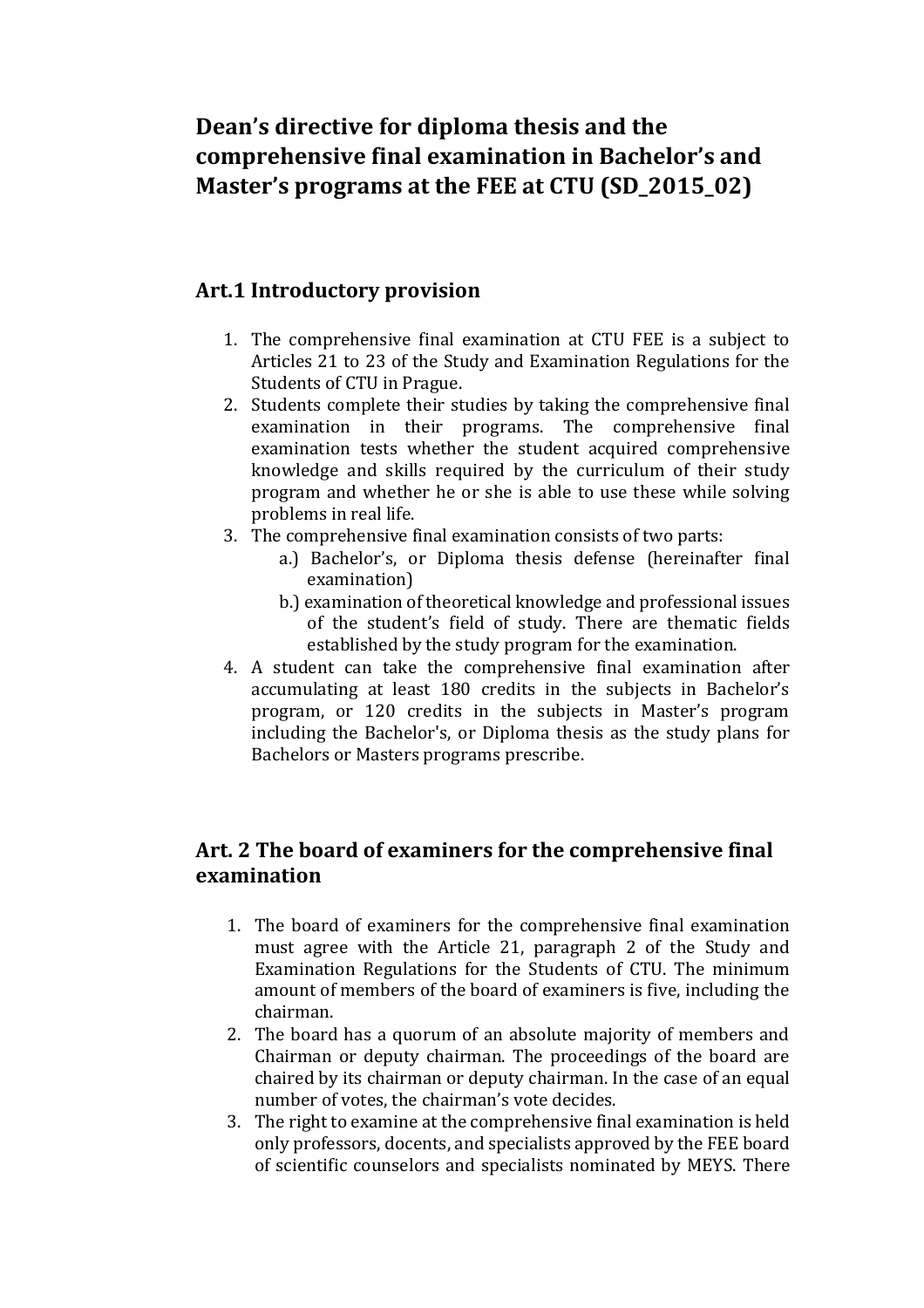should be members of at least two different departments of the faculty in the committee, and at least one external member.

4. The student will defend in front of the board of the department, which provides the relevant field of study (the department of thesis defense). If there are more departments providing for the field then the guarantee for the study planswill be proposed by the department of thesis defense.

### **Art. 3 Diploma thesis**

- 1. Through the diploma thesis a student shows the ability of independent creative work in the completed field of study. The diploma thesis can be written in Czech, Slovak or English languages.
- 2. Diploma work topics are offered by departments in Czech, Slovak, or English languages during the first months following the beginning of the teaching period each term. Students are required to choose a topic during the teaching period in the term preceding the term of their expected graduation in the field of study, at the latest.
- 3. The Dean approves diploma work topics based upon the proposal of the head of the department and students will receive them from the department of thesis defense in a prescribed form by the end of the term which precedes the term in which the student expects to register for the subject Bachelor's thesis, or Diploma thesis, at the latest. The validity of the proposed topics is limited to the period of the following three terms. If the student does not submit the Diploma thesis within this period, the Dean will then decide, based upon the proposal of the head of the department which proposed the diploma thesis, if the validity of the topic can be exceptionally extended, or if the student will receive a new topic for the Diploma thesis.
- 4. Based upon the proposal of the head of the department the Dean will name the guarantor of the diploma thesis out of the tutors and relevant staff of practitioners. The head of the department of thesis defense will, after consultation with the guarantor of the field of study, name the opponent from independent experts. If, in exceptional cases, the opponent of the Diploma thesis were to be an employee of the same department as a guarantor of the Diploma thesis or a person related to the guarantor of the Diploma thesis, or a student submitting a Diploma thesis, the head of the department asks the Dean for approval of the appointment. At least one of the pair guarantor-opponent should be a tutor at FEE. To clarify certain problems the guarantor of Diploma thesis, with the agreement of the head of the department, can name a consultant of the Diploma thesis.
- 5. Based upon the proposal of the guarantor of the Diploma thesis the head of the department of thesis defense can offer the Dean a change in the assignment of the Diploma thesis during its resolution; possible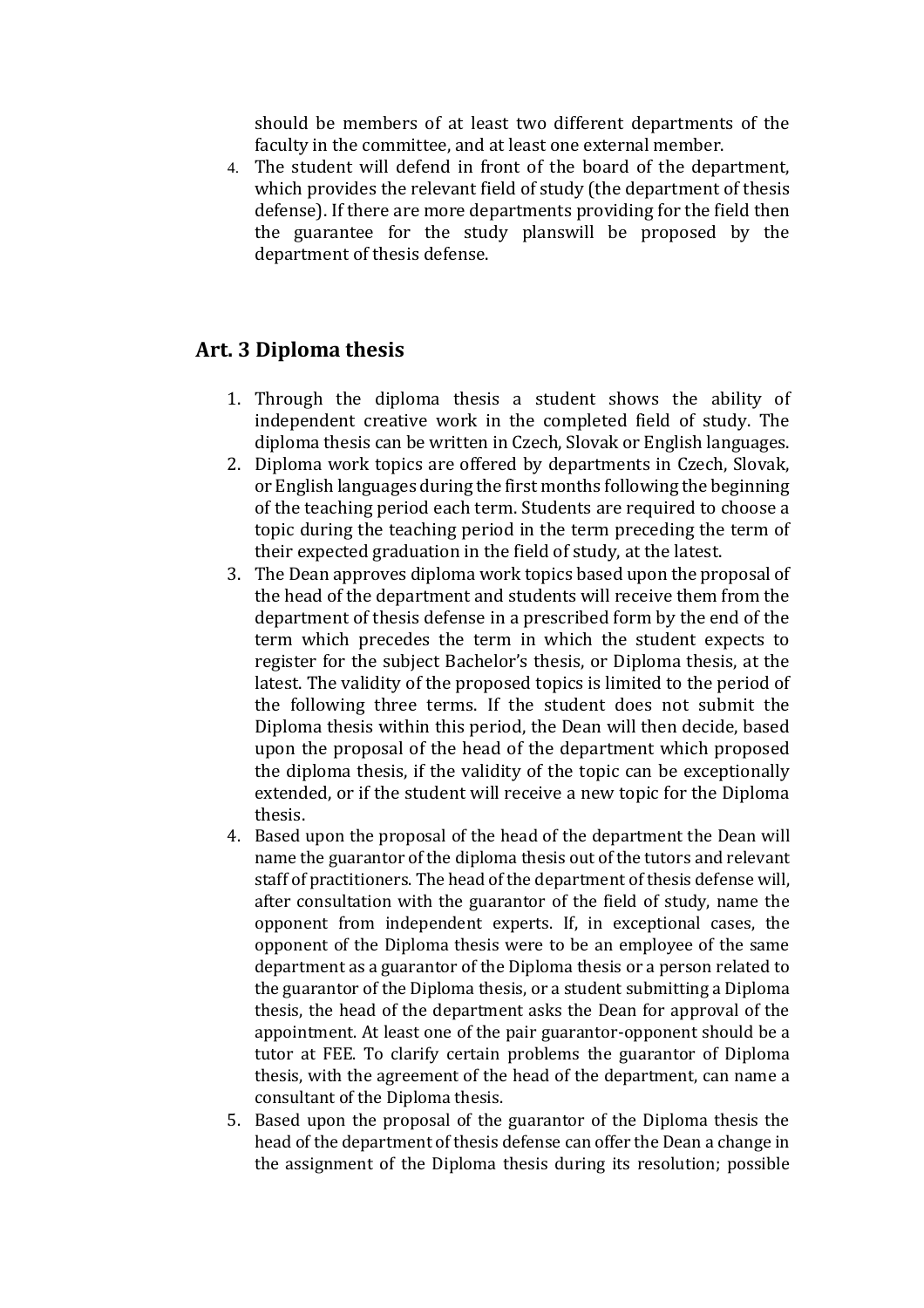changes in the final thesis assignment do not affect the deadline for its submission.

- 6. The student enrolls in the subject "Bachelor thesis" or "Diploma thesis" in the semester in which he/she assumes the successful completion of his/her study program. A student regularly consults his/her work with the guarantor, including comments on the emerging text. The Diploma work must be submitted within the prescribed period to the department of thesis defense. The Diploma work must meet the formal requirements, specified in the Deans directives, as well as the standards of the department of thesis defense, and last but not least it must comply with the ethical requirements for the Diploma thesis by Guideline no. 1/20 (the most serious violations of these requirements are mainly intentional plagiarism or other illegal ways of working with information resources). After checking the requirements according to Art. 3, par.10, the guarantor will decide on the granting or withholding of credit. Enrollment of the credit into the system is done by either the guarantor of the Diploma thesis or a member of staff authorized by the head of the department of thesis defense.
- 7. Students are obliged to submit the final work in the semester in which they register for the subject of the Bachelor thesis, or Diploma thesis. If the student is unable to deliver the final work within the set time, the Dean of the faculty may, upon the student's request, in exceptional cases, set an alternative date for submitting the final thesis. An application along with proper justification and a statement by the head of department of thesis defense as well as the guarantor of the Diploma thesis must be received by the Vice-Dean through the Study Department before the original deadline. If the student does not submit the Diploma thesis in the alternative set time even in the following term, he/she may register for the subject Bachelor thesis, or Diploma thesis again.
- 8. Conditions for the alternative date for submission of the diploma thesis and for the second registration of the bachelor, or diploma thesis, are set by Article 21, para. 4, if the Study and Examination Regulation for CTU students in Prague. If a student fails to submit a final work even after the second registration of the bachelor, or diploma thesis, will have their studies terminated in accordance with  $\S$  56 par. 1 point. b) of the Act.
- 9. A student registers for the final state exam within the dates of the state final exam set by the Dean via KOS during the dates specified in the academic year schedule. The Dean determines the date of the final state exam for students who in the semester:
	- a. submitted the application for the final state examination in due time
	- b. fulfilled the study plan at least three working days before the first day of the date of the final state examination.
- 10. A diploma thesis (usually in the range of 20 to 50 pages for a bachelor's thesis, or 40 to 80 for diploma thesis in A4 format (no attachments) printed on both sides, usually in font 11 and bound into one part in a soft board with cardboard board ( not spiral) must contain:
	- a. Contents, including a list of possible attachments
	- b. Entry form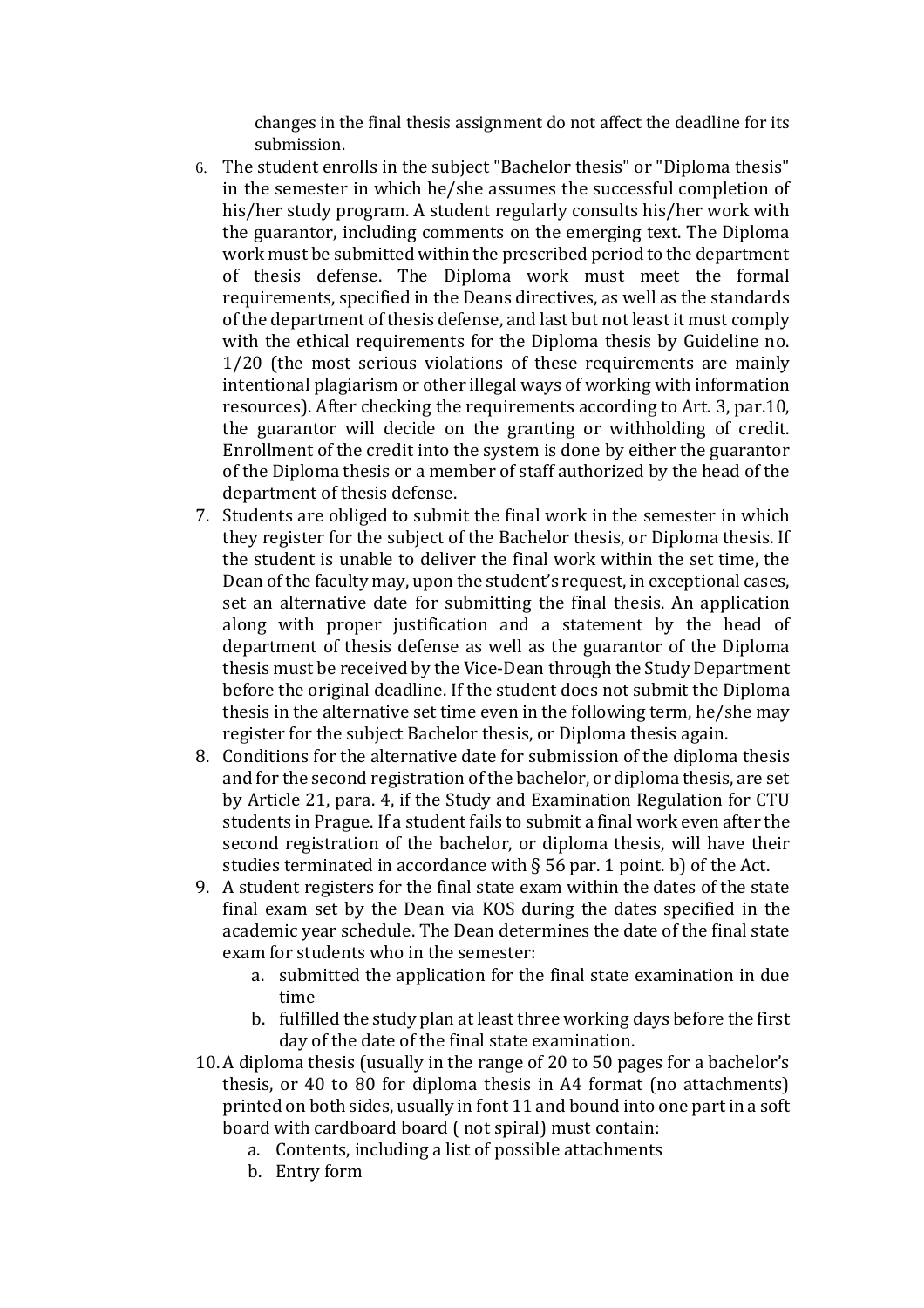- c. Annotation English language
- d. Statement of separate processing work in accordance with the methodical guideline no. 1/20
- e. proper citation of sources (in accordance with methodical guideline no. 1/20)
- f. Initial analysis of a given topic
- g. A description of the resolution of the assigned task
- h. Final evaluation of results
- i. Bibliography.
- 11. The diploma thesis is to be submitted in two copies: in paper, or printed version and in an electronic form (see details in the instructions for submitting the diploma thesis https://www.fel.cvut.cz/cz/education/vlozeni-prace.pdf).
- 12. The guarantor of the diploma thesis will make an evaluation of the thesis and propose classification after submission of the diploma thesis. The opponent will draw up a report for the thesis and suggest classification. The evaluation of the guarantor also considers the student's overall approach to the preparation of the thesis. The opponent's report evaluates mainly the professional and technical level of the thesis.
- 13. The faculty ensures the the student is able to know the results of the evaluation of the guarantor and the report of the opponent at least 5 calendar days before the date of the final examination.
- 14. Committee members, examining students, supervisors and opponents are invited to the thesis defense. The committee members receive electronic versions of the thesis and reports no later than 3 working days before the day of the thesis defense. Invitations to the defense are made public.

# **Art. 4. The process of the final state exam**

- 1. The State Exam begins with the defense of the diploma thesis. During the defense a student first briefly presents the work, and then the committee is apprised of the assessment of the guarantor and with the opponents' report. Students will then comment on the comments of the opponent and the guarantor of the diploma thesis and answer questions from committee members and guests.
- 2. After the thesis defense an examination on theoretical foundations and professional problems from the field of study takes place.
- 3. The State Exam will be held on the same day and usually does not last longer than one hour.
- 4. The process and declaration of the results of final examinations are public. The committee chairman can allow the opponent and the guarantor of the diploma thesis to take part in the closed session of the committee.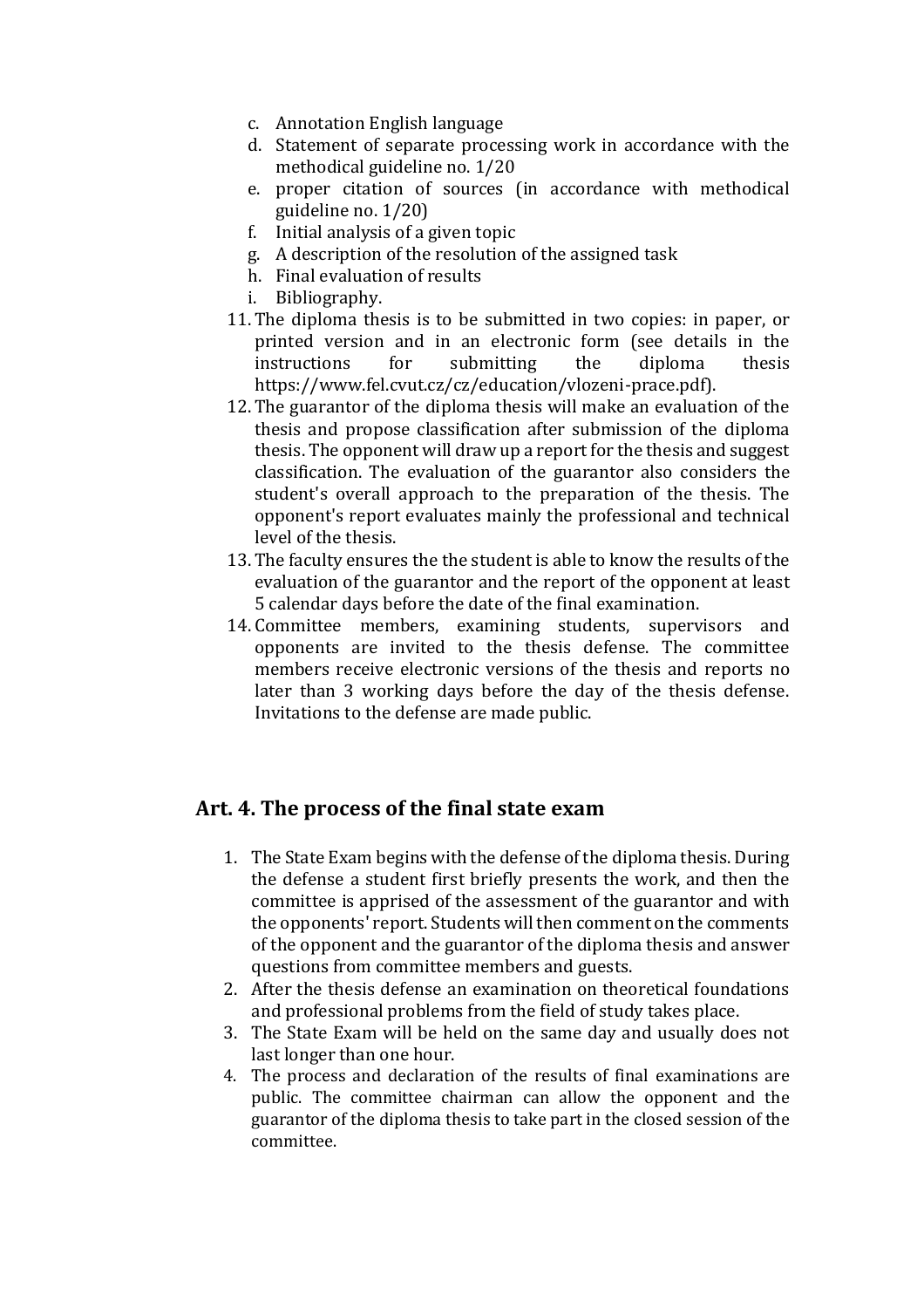5. The process of the state final examination is documented and signed by the chairman or vice chairman along with all the members of the committee present, and head of the department of defense.

# **Art. 5. The classification**

- 1. The classification of the final state examination is discussed in Article 17 of the Study and Examination Regulations for Students of CTU in Prague.
- 2. Individual parts of the state final examination, as well as the state final examination as a whole, are classified on a scale according to Article 11, para. 1, of the Study and Examination Regulations for Students of CTU in Prague.

| excellent | very well | good | satisfactory | sufficient | failed |
|-----------|-----------|------|--------------|------------|--------|
|           |           | . .  |              |            |        |

- 3. If at least one of the two parts of the state final examination, meaning:
	- a. the diploma thesis and its defense
	- b. or an exam of the theoretical foundations and professional issues
- 4. is classified by the state examination committee with a mark of F, then the overall classification of the state final examination is also F.
- 5. If a student fails to come on the set date to the final state examination and does not give a written explanation of the reasons within five days of
- 6. the term of the exam, he/she is classified with the degree F. The failure of the five-day period may be excused by the Dean for particularly serious reasons, especially health.
- 7. For students who properly excuse themselves the Dean may set a new date for the final state exam, conditions for retaking the exam are regulated by Article 6 of this directive.
- 8. The state final exam may not be repeated more than once. The conditions for its repetition are specified in Art. 6 of this directive.
- 9. The total result of studies is evaluated as either "passed with merit", "passed", or "failed".
- 10. Conditions for graduating with the assessment of "passed with merit" are provided by Article 18, para. 2, of the Study and Examination Regulations for Students of CTU in Prague.

# **Art. 6. State Exam on an alternative date or re-sit**